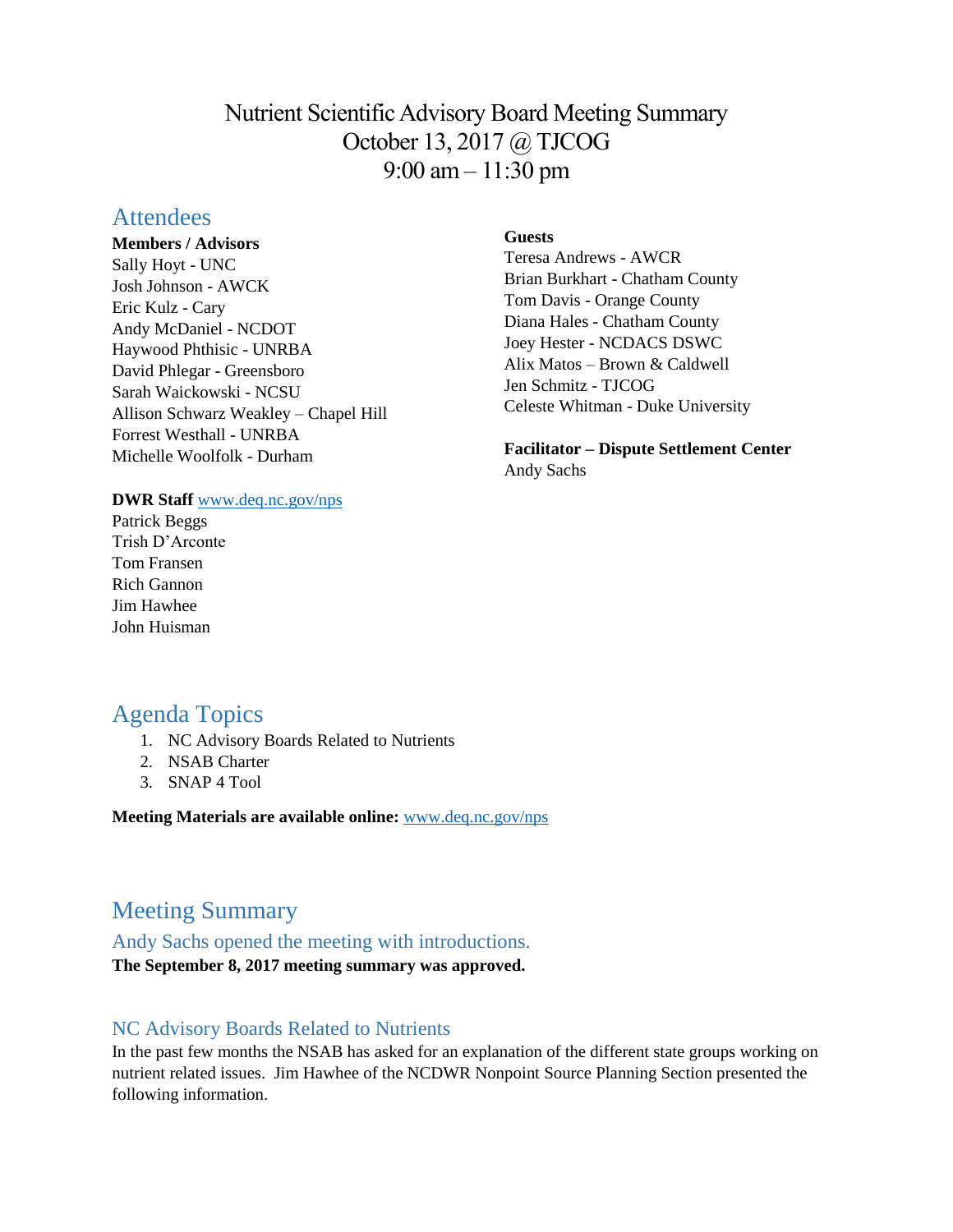#### Nutrient Scientific Advisory Board

- Authority: S.L. 2009-216
- Charge: Generally, evaluate existing development management approaches and "advise the Secretary on any other issue related to management and restoration of nutrient-impaired water bodies."
- Organization: Up to 10 members representing various interests, convened and staffed by DWR. Charter amendments TBD…

North Carolina Policy Collaboratory Nutrient Study

- Authority: Collaboratory created by S.L. 2016-94 §11.8, nutrient study authorized and funded by §14.13(c).
- Nutrient study charge: "oversee a continuing study and analysis of nutrient management strategies (including in situ strategies) and compilation of existing water quality data specifically in the context of Jordan Lake and Falls Lake"
- Organization: Hosted at UNC-CH. Nutrient study conducted by team of academic PIs evaluating watershed, in-lake, economic, and policy aspects of J-F rules. Oversight by Collaboratory staff and advisory board.
- \$500K+ dedicated funding for 6 years
- Jordan recommendations due Dec. 31, 2018, Falls due Dec. 31, 2021
- The first year reports are [available online.](https://deq.nc.gov/about/divisions/water-resources/planning/nonpoint-source-management/nutrient-scientific-advisory-board/meeting-documents)

#### Jordan and Falls Stakeholder Working Group

- Authority: S.L. 2016-94 §14.13(d).
- Charge: "… provide input to the Environmental Management Commission regarding the revision to the [Falls and Jordan] Nutrient Strategies."
- Organization: 32 representative stakeholders identified by EMC and convened in Dec. 2016.

#### Nutrient Criteria Development Plan (NCDP)

- Authority: NCDP mutually agreed to by DEQ, EPA
- Charge: Revisit statewide nutrient-related criteria by 2025
- Organization: Two external advisory groups staffed by DWR
- Scientific Advisory Council (SAC): evaluate scientific basis for nutrient criteria, recommend updated criteria
- Criteria Implementation Committee (CIC): provide pragmatic insights regarding implementation issues associated with criteria recommendations
- Pilot waterbodies under consideration: High Rock Lake, Central Cape Fear river system, and Albemarle Sound
- Statewide criteria recommendations to follow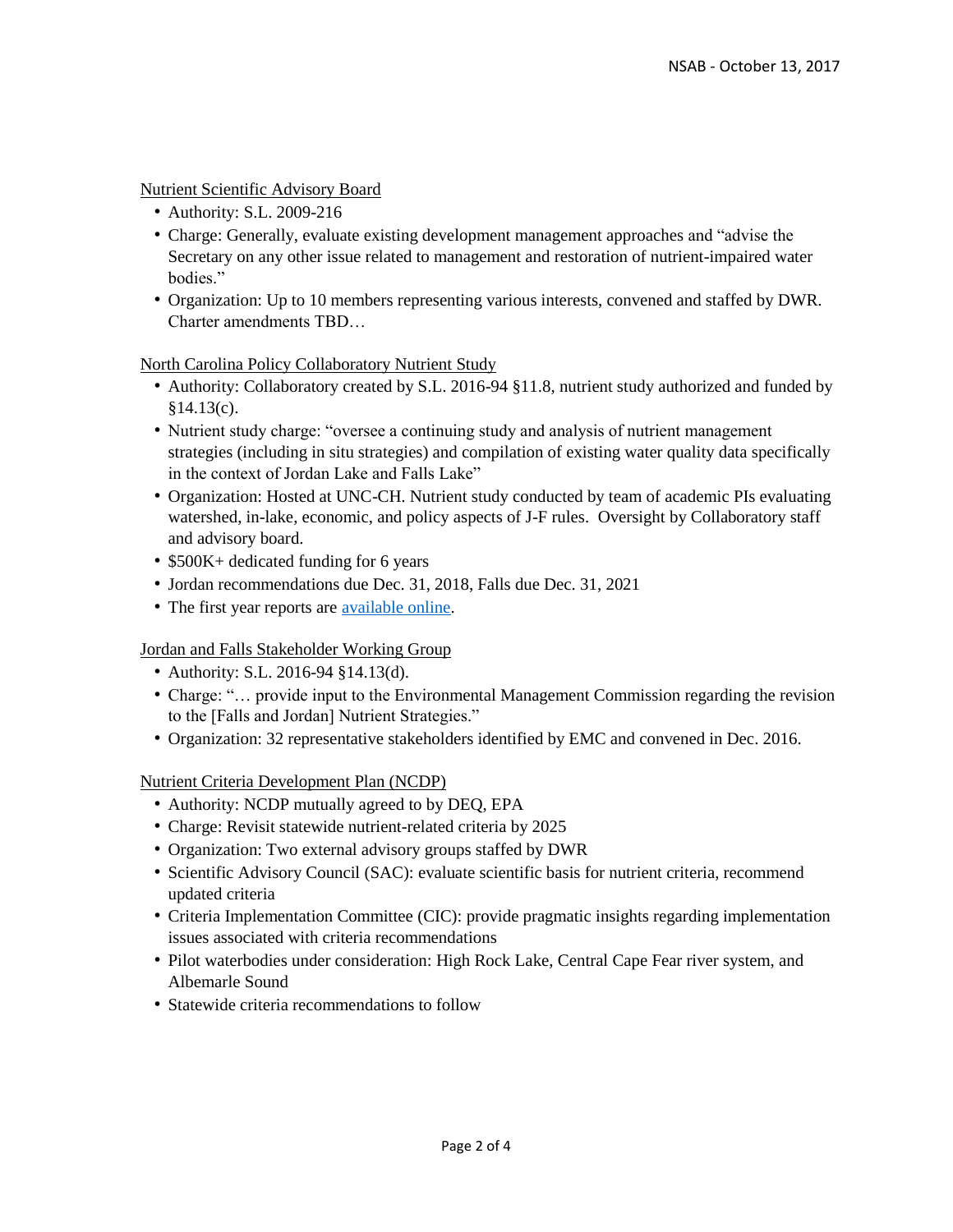#### Comments:

- Is the Collaboratory aware of the Jordan modeling work? Does it expect to remodel the lake?
- Is there coordination between all the stakeholders, all these efforts, and all the information?
- How does this info affect the status Jordan rulemaking and strategy implementation?
- Other related processes include:
	- o Jordan Lake One Water Association
	- o Reimagining Nutrient Management Through a Holistic One Water Approach

The NSAB decided to learn more about these groups and projects. **Guests from the NCDP and the NC Policy Collaboratory will attend the December 1, 2017 to share more about their programs.** 

### NSAB charter

The NSAB has been working on its charter the last few meetings. It is a result of multiple administrative decisions since 2010 which are now all found in one document.

#### **The NSAB agreed to add the following sentence to the purpose:**

*The NSAB functions primarily as an advisory group to assist and guide the agency with effective implementation of nutrient management strategies for developed areas.*

**The NSAB approved all other parts of the charter, and would like to include an attendance expectation.** A discussion of the attendance language to be included was begun at the October 13, 2007 NSAB meeting. Staff started with that language and suggests the following be added to the charter:

*NSAB expects Primary Members or their alternates will attend each meeting and keep each other informed. Primary Members are expected to contact the convener ahead of the meeting if the Primary Member cannot. attend. If neither the Primary Member nor alternate attend a meeting without notifying the convener, the convener will contact the Primary Member.*]

The above suggestion will be presented at the Dec 1, 2017 meeting.

The NSAB discussed membership changes and open seats. Currently the Academic representative seat is empty and one of the possible six local governments seats is empty. DWR staff suggested Chatham County fill the empty local government seat. NSAB asked staff to contact Burlington to find out their opinion. (Burlington has been represented previously on the NSAB. Staff contacted Burlington who agreed they will not be on the NSAB as a Primary Member but as an Advisor.

The NSAB will discuss membership at the Dec 1, 2017 meeting.